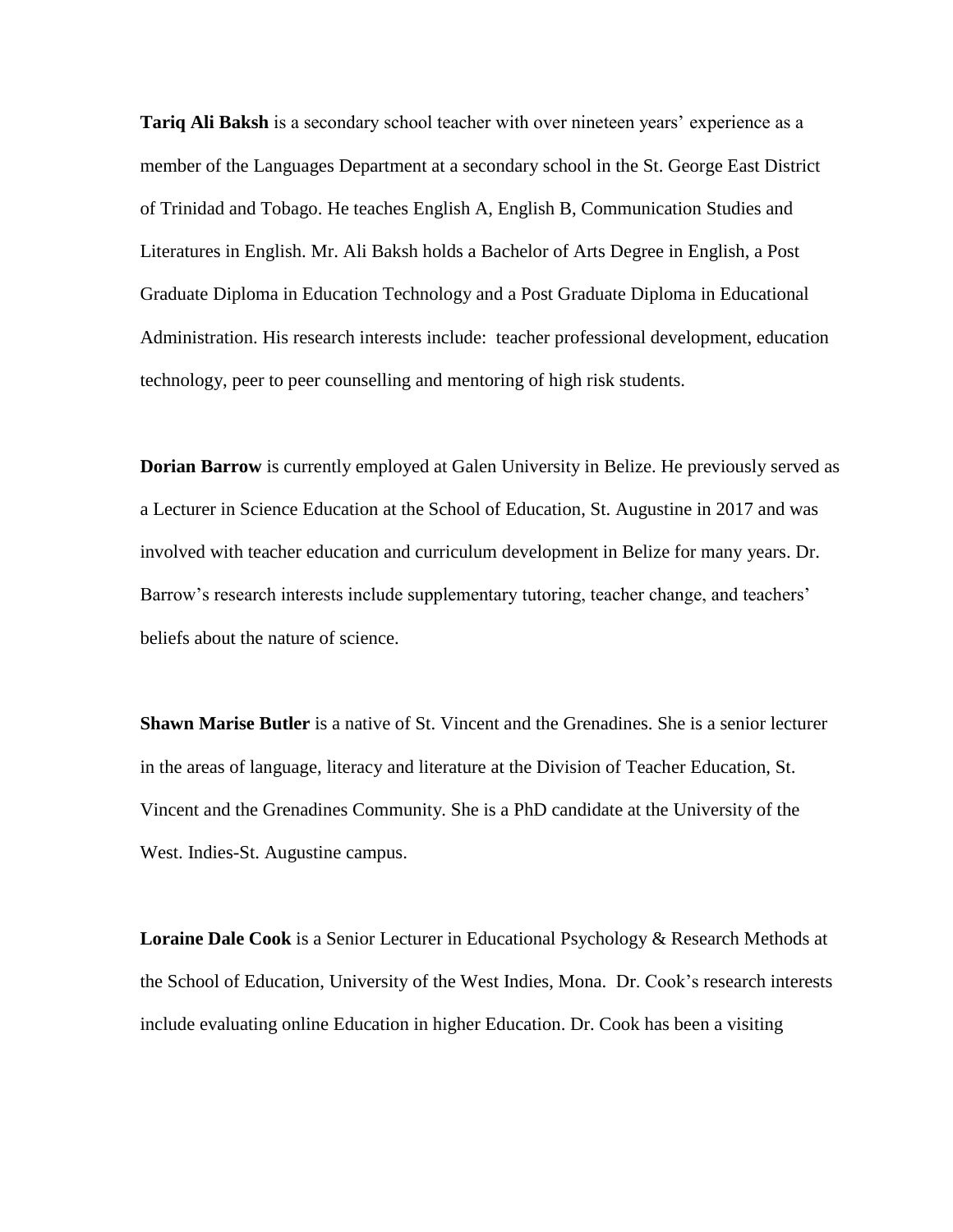scholar in Applied Psychology at the New York University (NYU) and the Faculty of Education, Language and Literacy Education, University of British Columbia, Canada.

**Zhanna Dedovets** was born in Russia. She began her teaching career at the secondary level before moving on to the tertiary level. Dr. Dedovets has worked as both a lecturer and Head of Department of Mathematics at St. Petersburg University. Her research interests include the Teaching of Mathematics at school with special emphasis on the theoretical and practical aspects of using logic problems, actualisation of motivational actions of students' educationally, search activity during the mathematical problems solving, and dynamic peculiarities of the establishment of pupils' valuable attitude towards mathematical demonstration and their application in school.

**Jerome De Lisle** is Professor and Director, School of Education, The University of the West Indies, St. Augustine.

**Sandra Figaro-Henry** is an Educational Technologist at the School of Education at The UWI, St. Augustine. She has an interest and experience in blended and eLearning, ubiquitous and mobile learning. She is a past OAS scholar, and holds an MSc. in Educational Technology from New York Institute of Technology. At present she is a Fulbright doctoral scholar at Texas Technology University.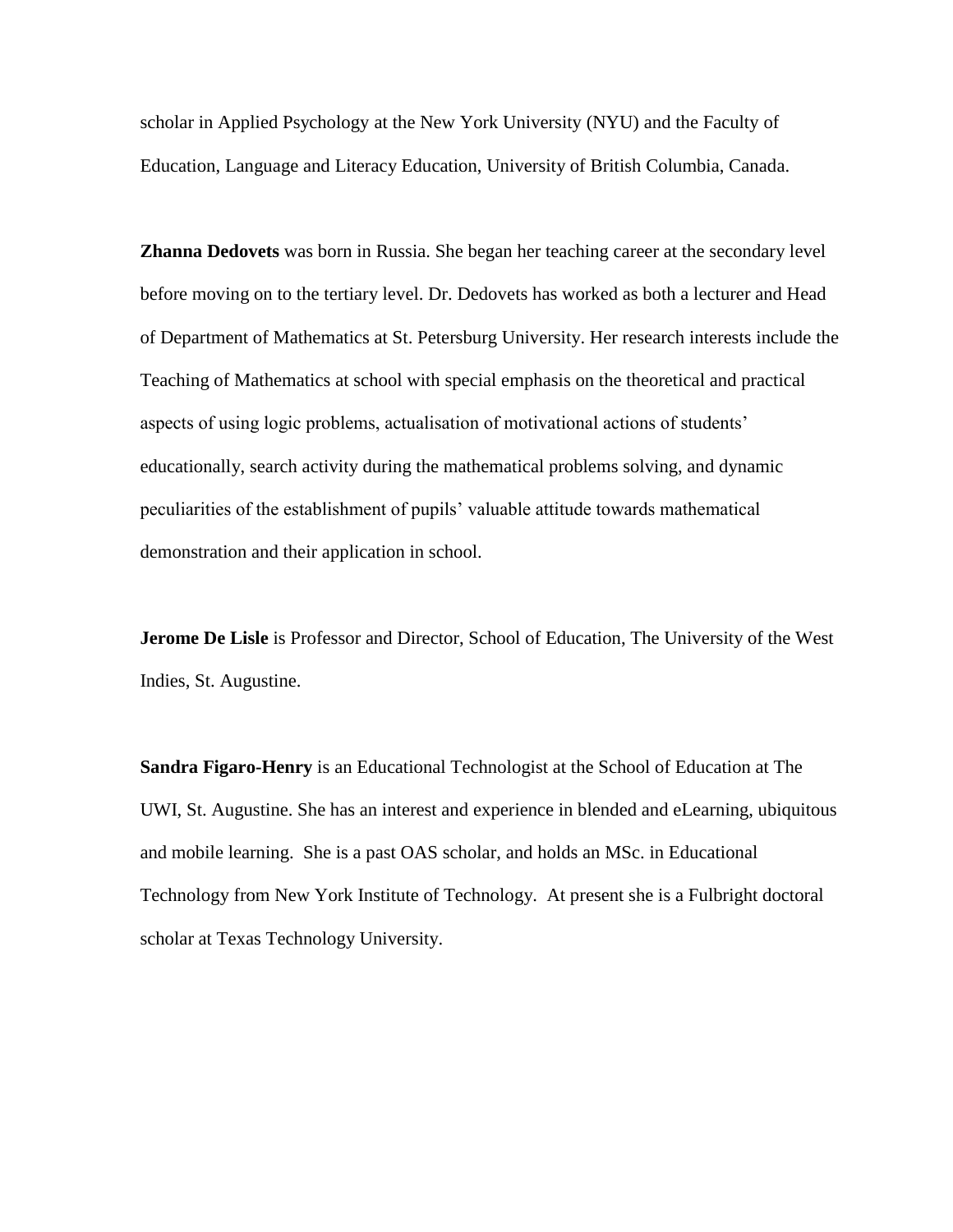**Claudette Fongkong -Mungal** is a Senior Lecturer in Curriculum Studies at the School of Education, Cave Hill Campus, UWI, Barbados. Dr. Mungal's research interests include curriculum innovation and differentiated instruction.

**Stafford A. Griffith** is the Regional Director of the Office for Online Learning within the Vice-Chancellery at The University of the West Indies (UWI) Regional Headquarters. Professor Griffith is responsible for leading online programme development at The UWI. He holds a Professorial Chair in Research, Measurement and Evaluation. Prior to his appointment as Regional Director of the Office for Online Learning, he served as the Director of The UWI's School of Education and Deputy Dean of the Faculty of Humanities and Education at the Mona Campus of The UWI.

**Grace-Anne Jackman** is a lecturer in Testing and Measurement at the School of Education, Cave Hill Campus, UWI, Barbados. Dr. Jackman's research interests include large scale assessment, survey research methodology, test construction and Differential Item Functioning.

**Sharon Jacqueline Jaggernauth** is a Lecturer specialising in Mathematics Education at the School of Education, St. Augustine Campus. Dr. Jaggernauth's current research interests include teachers' beliefs about their efficacy for teaching mathematics and how these beliefs are influenced by their involvement in professional development programmes, the effect of integrating educational games in the teaching of mathematics on student learning, quantitative and mixed methods research, and STEM/STEAM/STREAM education.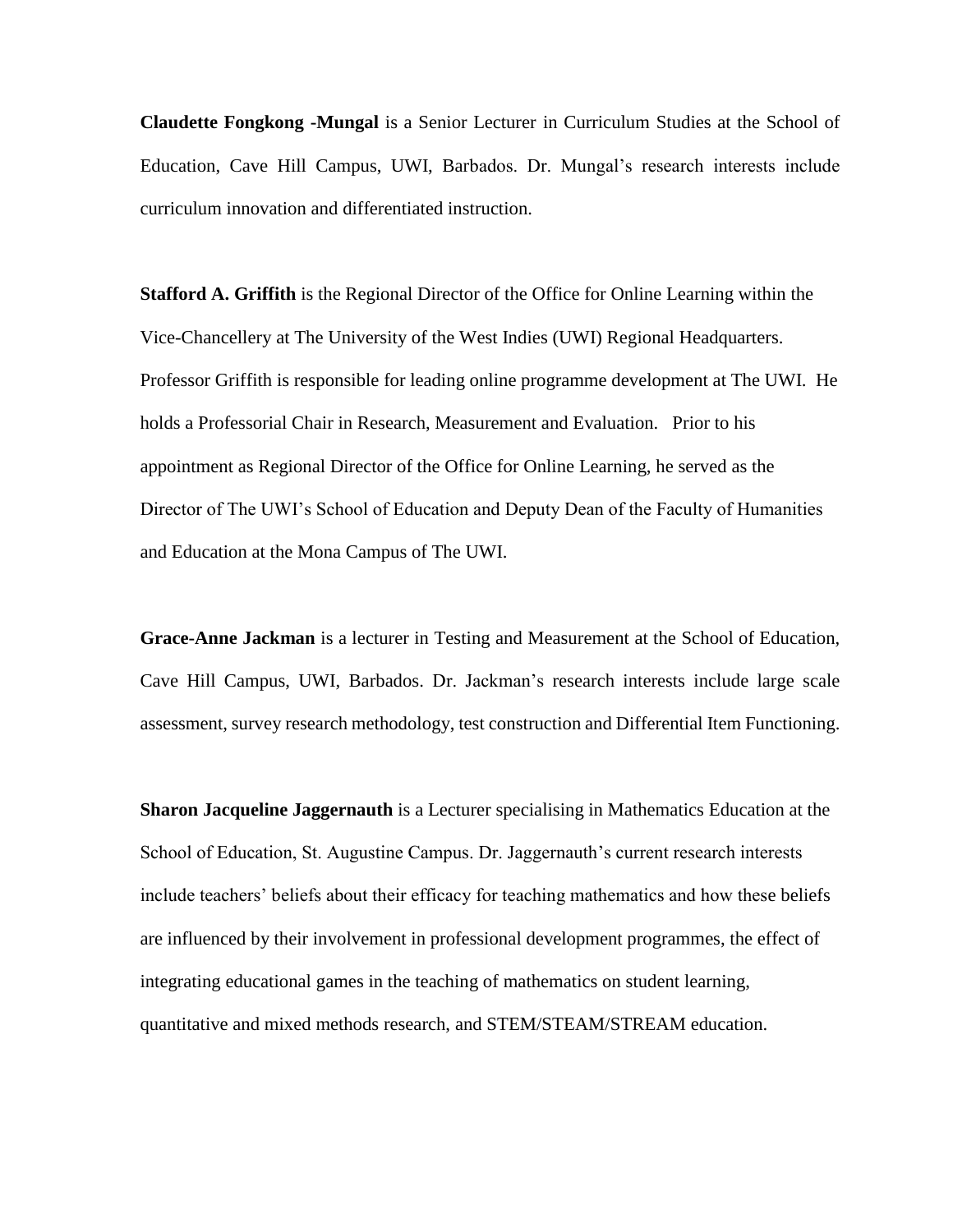**Freddy James** is a lecturer in Educational Leadership and Administration in the School of Education at UWI, St. Augustine. Dr. James is a University of Warwick Postgraduate Research Fellowship Scholar. Her research interests include: educational leadership, policy, change and improvement, technology leadership and teacher education.

**Stephen Joseph** is an Associate Professor of Curriculum and Instruction. He also serves as an Assistant Vice President, Undergraduate Studies at the University of Trinidad and Tobago (UTT). His current areas of research are in curriculum studies, history education, teacher education, and education reform.

**Vimala Judy Kamalodeen** has been an educator for nearly 30 years. She has experience at the secondary level in Mathematics and Information Technology. She has served as team leader for the Trinidad and Tobago Mathematics Curriculum Forms 4-5. Dr. Kamalodeen currently holds the post of Lecturer in Education (Mathematics/ Information Technology) at The University of the West Indies at St. Augustine. Her special interests are in multi-modal game-based learning, collaborative research, mixed methods research and integration of technology in the classroom.

**Garth Lipps** is a Professor of Applied Psychology, and Associate Dean for Teaching and Learning - Faculty of Social Sciences, Department of Sociology, Psychology and Social Work, The University of the West Indies – Mona. His research agenda has focused primarily on depressive symptoms among children, adolescents and adults in the Caribbean. He serves as a member of the Editorial Board of the International Psychology Bulletin.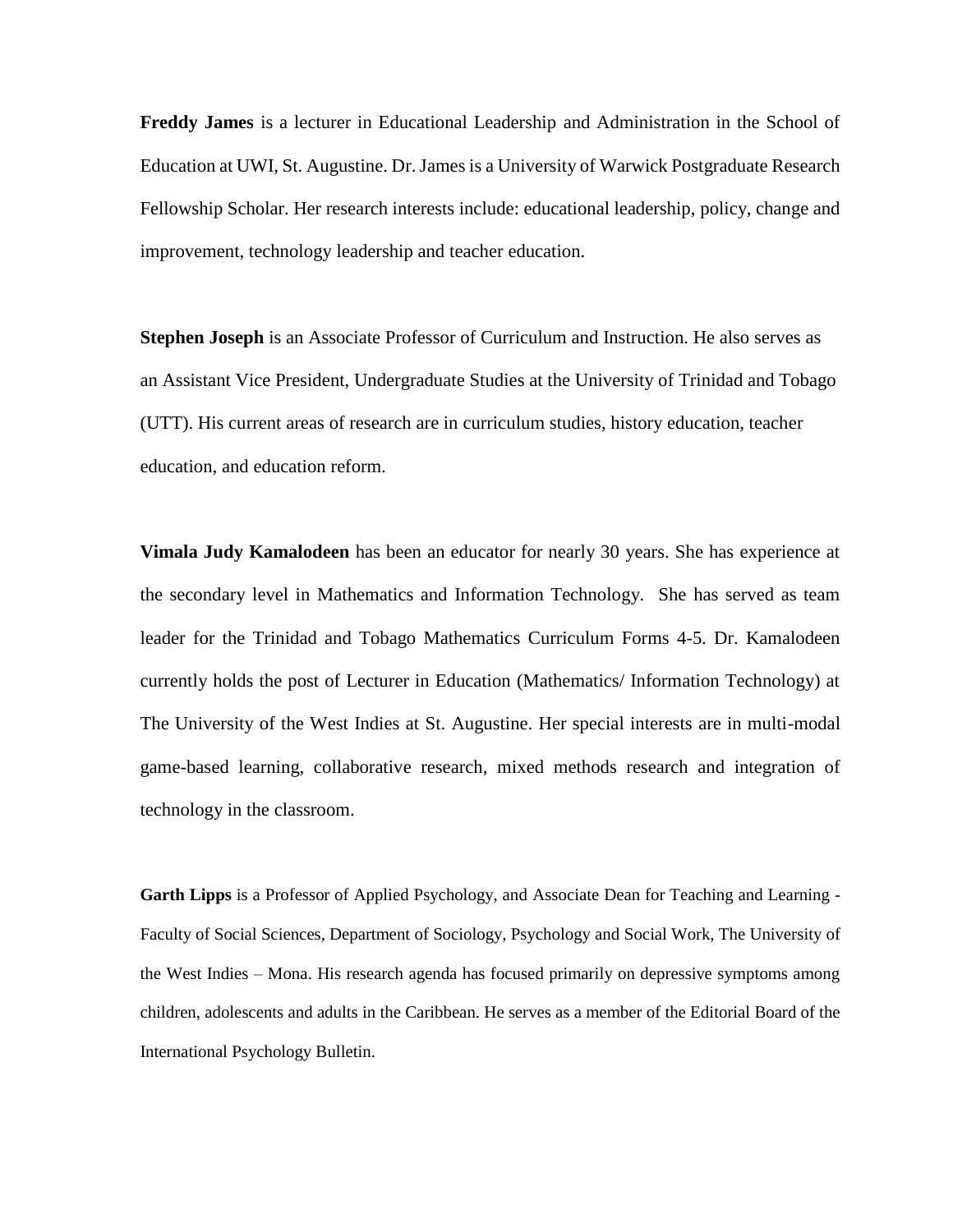**Ian Marshall** is a Lecturer in Educational Leadership and the Coordinator for the M.Ed. in Education Leadership in Barbados and countries in the Eastern Caribbean. Dr. Marshall's research interests include, but are not limited to, principal and teacher leadership, effective schools, parental involvement and student academic achievement.

**Beular Mitchell** is Lecturer with a concentration in Curriculum Studies at the School of Education, at the University of the West Indies, St Augustine Campus. Dr. Mitchell's research interests include Curriculum Policy and Implementation, Education Reform and Teacher Education. She has made several presentations, the focus of which has been curriculum implementation and teacher education, at local, regional and international conferences.

**Nalini Ramsawak-Jodha** has 12 years' experience as a secondary school mathematics teacher. She has also served as Head of Department (Mathematics and Computer Science). She is the holder of a Post-Graduate Diploma in Education (Teaching of Mathematics) and the Master of Education (Concentration in Curriculum) at UWI, St. Augustine. Her research interests focus on mathematics education at the secondary level, game-based learning in mathematics, quantitative research and STEM education.

**Janine Williams** has over twenty-four years teaching experience both at primary and secondary level in Trinidad and Tobago. At present, she teaches English A, Communication Studies and Literatures in English at a secondary school in Central Trinidad. She is a graduate of the School of Education of the University of the West Indies with an M.Ed in